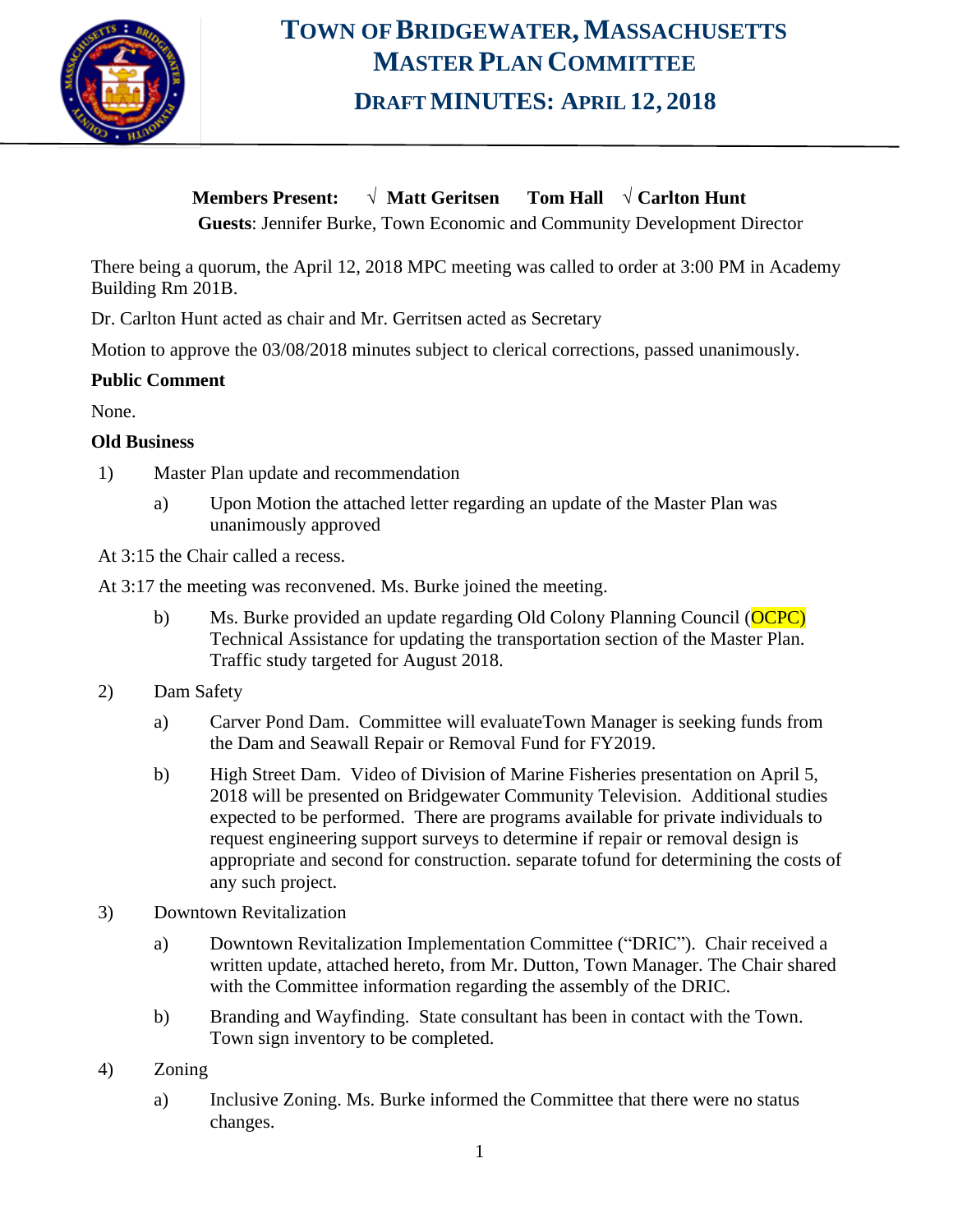

## **TOWN OF BRIDGEWATER, MASSACHUSETTS MASTER PLAN COMMITTEE DRAFT MINUTES: APRIL 12, 2018**

- b) Subdivision revisions. Ms. Burke informed the Committee that the revisions had been approved by the Planning Board on April 5, 2018. Revisions will not take effect until recorded with the Registry of Deeds.
- 5) Ordinances
	- a) Sign Ordinances. Ms. Burke informed the Committee that there were no status changes.
	- b) Air Rights. Mr. Gerritsen completed his informal review of the Town's ability to license air rights for development projects. He informed the Committee that the Town appears to have the ability to license any air rights that it holds over land under its control, but that the theory is not well established and would likely be breaking new ground.
- 6) Broad Street Development Ad Hoc Committee.
	- a) The Chair indicated that Mr. Dutton's communication, referenced in regards to the MRIC, included an update regarding the Broad Street Development Ad Hoc Committee. The Chair shared the update with the Committee. seeattacaed

### **New Business**

- 1) MPC role, responsibilities and goals going forward. The Committee discussed its obligations and willingness to work with the Town Manager's office and the Planning Board to facilitate the update of the town's Master Plan, provide a focus on the Town's long termlong-term planning and economic development and provide community outreach regarding the same.
- 2) Coordination with Town Council Strategic Planning Process. Ms. Burke will provide updates to the Committee.

### **Public Comments**

No public comments were received.

No further discussion or actions were identified. The meeting was adjourned at 4:20 PM.

The next meeting was scheduled for May 10, 2018 @ 3PM, Room 201B, Academy Building.

Submitted by Matt Gerritsen Secretary of the Meeting